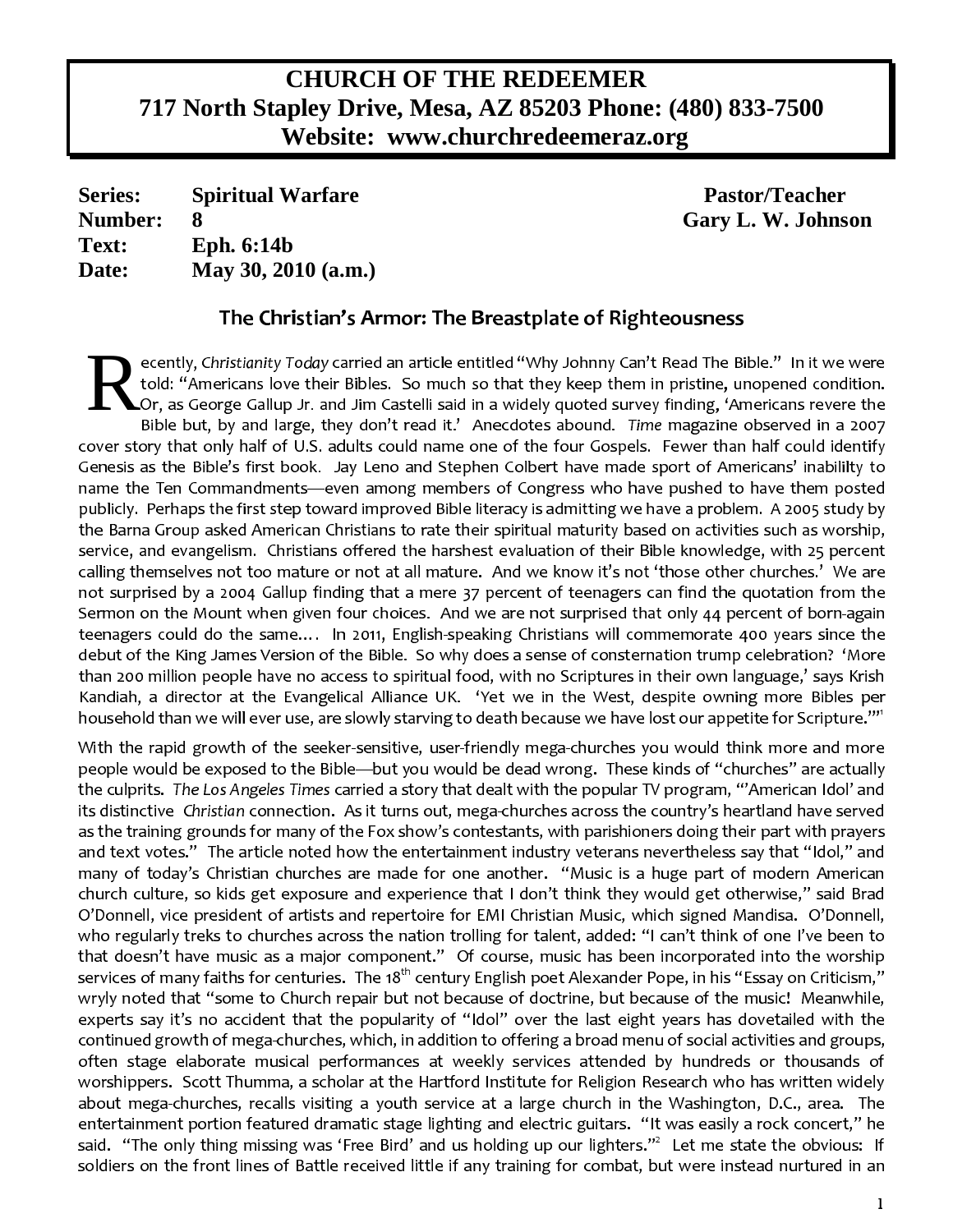entertainment atmosphere and passed their time cultivating their various singing talents, what kind of soldiers would they be? Either dead or P.O.W.

REVIEW: In order to stand against the devil's schemes, the believer needs to put on the full armor of God; but before it can be appropriated, the believer needs to be made strong in the Lord and in His mighty power. The armor is for the strong; without this strength the armor cannot be worn. The order is: to be made strong, be armed and THEN to stand. The first piece of armor (and the order is important) is the "belt of truth" - our personal apprehension of truth - the truth held in conviction. We have grasped the truth, but, more importantly, the truth has grasped us, so that the truth affects us in how we think and how we live, this is what gives us freedom of movement and strength in the fight.

#### THE BREASTPLATE OF RIGHTEOUSNESS  $\mathbf{L}$

"Having put on (ENDUSAMENOI, indirect middle participle, something you do for yourself) the Breastplate(TON THORAKA, our English word 'thorax,' that part of the body between the base of the neck and the lower abdomen) of righteousness (TES DIKAIOSUNES)..." The phrase TON THORAKA TES DIKAIOSUNES is known as a 'genitive of apposition.' This is sometimes called the 'genitive of identity.' "It stands in exact apposition with the noun, it modifies and describes the noun to the extent of identifying it in a specific way. Thus, the two words - the noun in the genitive and the word which it modifies - denote the same person or thing."<sup>3</sup> This may be translated the breast-plate, WHICH IS, or NAMELY, righteousness.

#### The Nature of the Armor Α.

The Greek word THORAX, when used to denote a piece of armor, usually referred to a sleevelesslike jacket that covered the body from the shoulders to the lower part of the stomach (sometimes including the hips). The make-up of this jacket differed, depending on the rank of the soldier. The regular foot-soldier's Breastplate was made of layers of leather, with perhaps pieces of metal attached at important places. The officer wore something that resembled chain-mail or actual cast metal fitted to the outline of the chest and stomach. The armor of an officer was far more protective, and therefore, in keeping with the allusion mentioned in the old Testament, Paul probably had in mind the Breastplate worn by a high-ranking officer, rather than a foot-soldier. This only makes sense when you consider that the Apostle is trying to depict the splendid armor of God that is to be worn by the believer in his warfare with the devil.

#### **B.** The Nature of the Metaphor

What does this piece of armor refer to in Paul's thinking?

- Some have understood this to be nothing more than personal moral integrity (this is how  $1<sub>1</sub>$ The New English Bible translates the word DIKAIOSUNES). This is absolutely NOT in the mind of the Apostle (comp. Phil. 3:8, 9). "As in no case in this connection does the apostle refer to any moral virtue as constituting the armor of the Christian." $4\,$  Markus Barth agrees and writes, "As little as truth could be defined merely by reference to the virtue of veracity, can 'righteousness' be restricted to the moral sense of the term."<sup>5</sup>
- Some have understood this as a reference to the righteousness of faith. That is, faith which  $2.$ brings righteousness in daily living. Thus, it is an ethical conduct produced by faith. Now it is true that this is taught elsewhere in Scripture (esp. II Cor. 6:7, and even in Eph. 4:24 and 5:9). Paul uses the word righteousness in a moral sense in reference to the Christian's character and conduct. Furthermore, it is true that our conduct and character should correspond to our belief. While recognizing the truth stated here, I am NOT convinced that this is what Paul meant.
- In the great majority of instances, Paul uses the word "righteousness" to refer to the  $\overline{3}$ . imputed righteousness of Christ. This is confirmed by the allusion in Isa. 11:1-9 where righteousness has reference to salvation wrought by Messiah.

NOTE: What is meant by "imputed?" The English word is derived from the Latin "imputo" which is used in the Vulgate to translate the Greek word LOGIZOMAI in passages like Rom. 4:8 and 5:13. The word means to put to one's account, to lay to one's charge, to credit, reckon; a vivid example is found in Philemon v. 18. Imputation "itself is simply the act of setting to one's account; and the act of setting to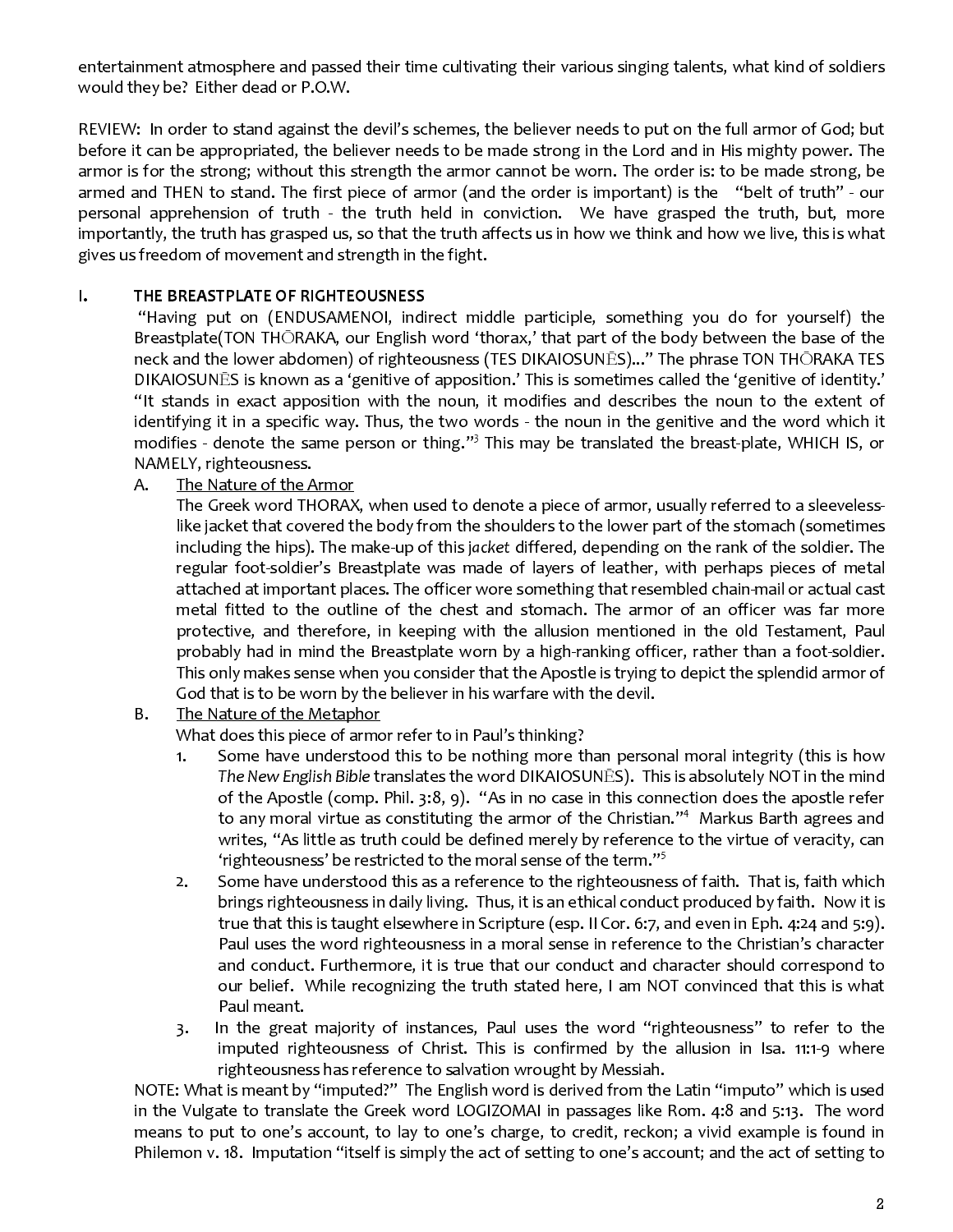one's account is in itself the same act whether the thing set to his account stands on the credit or debit side of the account, and whatever may be the ground in equity on which it is set to his account."<sup>6</sup> The Scriptures speak of three great imputations: (1) the imputation of Adam's sin to his posterity (immediate imputation), (2) the imputation of the sin's of the elect to Christ, (3) the imputation of Christ's righteousness to the elect. In essence, the three great imputations deal with the sinfulness of man, the penal satisfaction of Christ and Justification by Faith-therefore the Gospel itself hinges upon imputation. It is the imputed righteousness of Christ that guarantees our acceptance before God. The two classic texts that convey this truth are Phil. 3:8, 9 and II Cor. 5:21. It is on the basis of this righteousness that Paul can declare, "There is therefore now no condemnation to them which are in Christ Jesus." (Rom. 8:1).

> It hardly seems likely that the Apostle, who personally denounced personal righteousness (Phil. 3:4-11) would advocate this here - nor would the righteousness wrought in the believer (progressive sanctification) serve the purpose Paul has in mind. "The righteousness infused in regeneration is never in this life perfect. Consequently, the infused righteousness does not measure up to the standard required for perfect Justification. Only a perfect righteousness can supply the ground of a complete, perfect and irreversible Justification."<sup>7</sup> This, as we shall see, is absolutely essential in order to stand against the schemes of the devil. In addition to imputed righteousness, the Bible also speaks of imparted righteousness. Lloyd-Jones helpfully notes, "The difference between 'imputed' and 'imparted' righteousness is, that if we stop at imputed righteousness, I am left where I was before. I have no righteousness inherent in me at all, although I am clothed and covered by the righteousness of the Lord Jesus Christ. That is the beginning; that is what makes me a Christian; that is the foundation. But God does not stop at that, He now begins to work in me the righteousness of His own Son. He 'imparts' it to me, He makes it a part of me, He puts it into me. This happens of necessity as the result of the rebirth, regeneration, the new life. There is a new seed of life 'implanted' in me. The seed has been put into me, and that seed grows and develops. This is what is meant by the idea of 'imparting' righteousness. Another term that has sometimes been used states that the righteousness is now 'infused' into me. It is not only put upon me as a cloak and a covering, but also 'infused' into me. It is comparable to a blood transfusion where the blood from one person is put into the circulation and the blood of another. It can be 'transfused' or 'infused,' 'injected,' 'imparted' - these are all terms which stand for the same operation. This is how the Apostle expresses the truth to the Philippians: 'Wherefore, my beloved, as ye have always obeyed, not as in my presence only, but now much more in my absence, work out your own salvation with fear and trembling. For it is God which worketh in you both to will and to do of his good pleasure' (2:12, 13). We are to 'grow in grace,' and in the knowledge of the Lord. These are different ways of expressing 'imparted righteousness.' It is important for us to remember this, and particularly in the context of the matter with which we are dealing. For the devil attacks us in many ways. He not merely attacks us concerning our justification, he also attacks us in the realm of desire and of will, in the realm of feelings. $"^\mathrm{8}$

 $\mathsf{C}$ . The Importance of the Armor

> The breastplate served to protect the vital organs of the body from attack. The heart, lungs or intestines are important to make the connection implied by this. The Bible speaks of the heart and "bowels" as the seat of the affections, emotions, and feelings (cf. Gen. 43:30; Jer. 4:19;  $31:20$ ; Phil. 1:8; 2:1; also Rom. 6:17; 9:2). Therefore, we are to understand the breastplate of righteousness as that piece of armor that protects us in our emotions, feelings, and conscience. In many ways these in turn affect our will and mind - our whole disposition, and it is here that the devil strikes;-he accuses us before God, and he accuses us directly (cf. Zech.3:ff, Rev. 12:10). "Let us note some of the ways in which he does so. He does so above all when we try to pray to God. We turn to God in prayer, perhaps because of some need, or perhaps because we have felt the desire to do so; and the moment we get on our knees the devil begins to act. What he does is to suggest that we are in no condition to pray to God. He reminds us of our unworthiness, of our sinfulness, rakes up perhaps from a dim and distant past something we